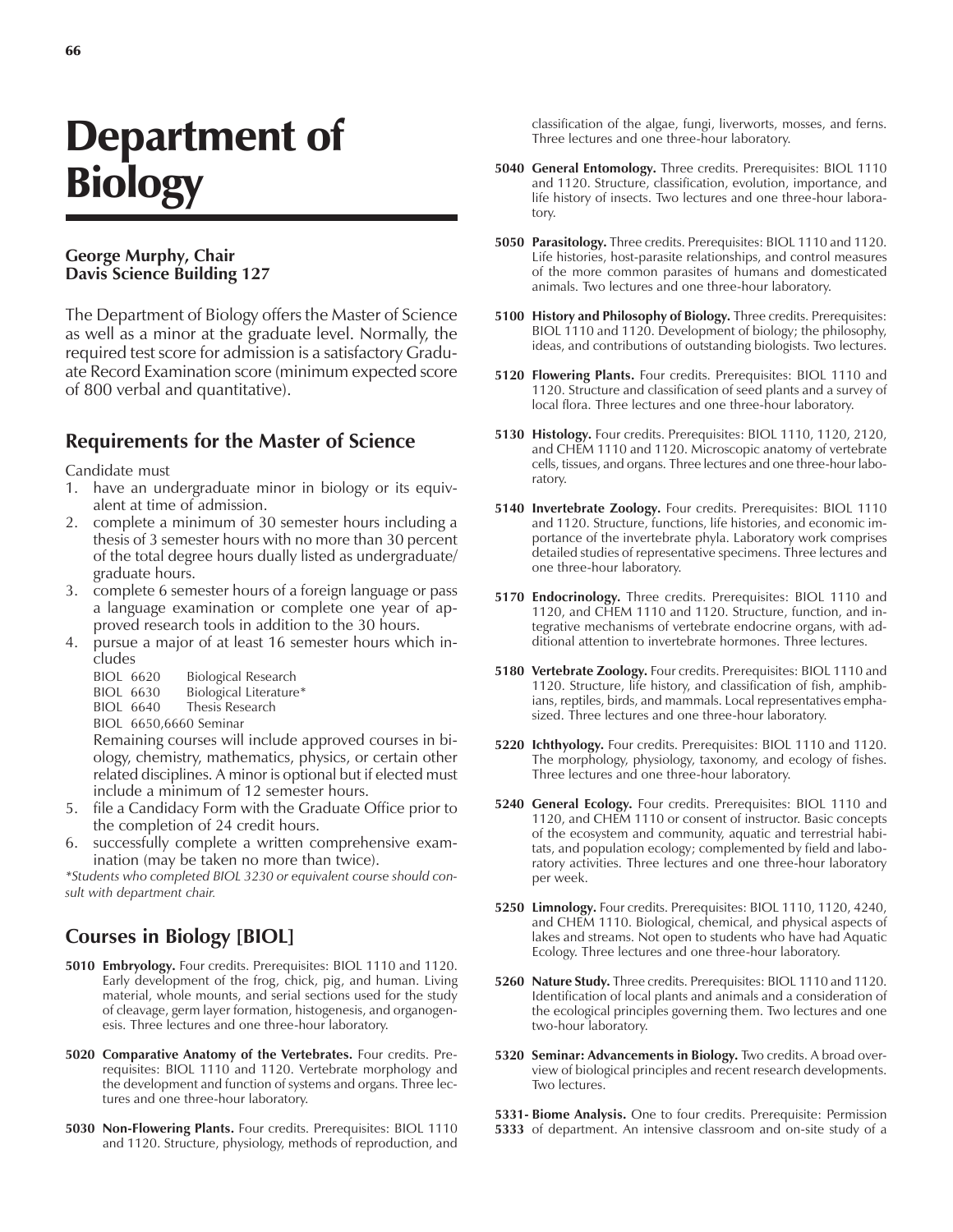specific biome with special emphasis on data collection and analysis. Consult department head for specific credits and costs. **5331 Biome Analysis - Cedar Glade**

**5332 Biome Analysis**

```
5333 Biome Analysis - Desert
```
- **5390 Ethology.** Four credits. Prerequisite: BIOL 1110. Innate and learned animal behavior in primitive and advanced animals including behavior associated with space, reproduction, and food getting. Three lectures and one three-hour laboratory.
- **5460 Human Genetics.** Three credits. Prerequisite: BIOL 2120. Application of the fundamental laws of inheritance to humans. Two lectures and one two-hour laboratory.
- **5500 Plant Physiology.** Four credits. Prerequisites: BIOL 1110, 1120, 2120, and CHEM 2030 or 3010. Plant growth; development and metabolism at the cellular and whole plant levels. Three lectures and one three-hour laboratory.
- **5510 Food/Industrial Microbiology.** Four credits. Prerequisite: BIOL 2230. The interaction between microorganisms and food and industrial processes of importance to humans. Two lectures and two two-hour laboratory periods.
- **5520 Plant Anatomy.** Four credits. Prerequisite: BIOL 1120. Plant cells, tissues, and organs. Emphasis on the survival value of the plant's various structural features. Three lectures and one three-hour laboratory.
- **5540 Topics in Environmental Education.** One to four credits. Prerequisite: Junior standing or above. An intensive classroom and field study of natural science and resources in Tennessee. Special emphasis on data collection, analysis, and problem solving. Target groups are graduate students and upper-division undergraduates in the areas of biology and education. Consult the department chair for specific credits and costs. This course will not apply to the biology major or minor.
- **5550 Biotechnology.** Three credits. Prerequisites: BIOL 1110, 1120, 2230, and senior/graduate level. Instruction in both theory and application of current research methodologies in biology and molecular biology. Topics included immunochemistry, polymerase chain reaction, restriction enzyme analysis, and electrophoresis. One two-hour block and one three-hour block which includes both lecture and laboratory.
- **5560 Neurobiology.** Four credits. Prerequisites: BIOL 1110 and 1120, and PSY 4030 or 4240. Introduces comparative neurobiology. Topics include the basic structure and function of the nerve cell and organization of nervous systems of representative species of invertebrate and vertebrate animals. Three hours lecture and one three-hour laboratory.
- **5570 Principles of Toxicology.** Three credits. Prerequisites: BIOL 1110 and 1120, and CHEM 1110, 1120, 3010. Adverse effects of chemical agents on living organisms; current toxicological techniques in laboratory portion of course. Two hours lecture and one three-hour laboratory.
- **5580 Marine Biology.** Four credits. Prerequisites: BIOL 1110 and 1120, and CHEM 1110 and 1120. Biological, chemical, and physical characteristics of major marine environments and their associated flora and fauna. Three lectures and one three-hour laboratory.
- **6060 Advanced Dendrology.** Three credits. Prerequisite: BIOL 1120. Woody plants with special emphasis on classification, identification, and literature of important timber trees of North America. Two lectures and one three-hour laboratory.
- **6070 Plants and Man.** Three credits. Prerequisite: BIOL 1120. Human dependence on plants emphasized. Topics include origin of agriculture, fruits and nuts, grains and legumes, vegetables, spices and herbs, oils and waxes, medicinal plants, psychoactive plants, beverages, fibers and dyes, tannins, wood and ornamental plants. Three lectures.
- **6080 Advanced Mycology.** Four credits. Prerequisites: Graduate standing plus BIOL 1120. Fungi, with emphasis on taxonomy, morphology, culture, and importance to humans. Three lectures and one three-hour laboratory.
- **6120 Aquatic Ecology.** Three credits. Physical, chemical, and biotic conditions of freshwater lakes and streams and of population structure and dynamics in these environments. Not open to students who have had Limnology. Two lectures and one threehour laboratory.
- **6130 Ornithology.** Three credits. Structure, taxonomy, natural history, and identification of birds. Emphasizes field work. Two lectures and one three-hour laboratory.
- **6180 Mammalogy.** Three credits. Morphology, physiology, systematics, and the development of mammals. Two lectures and one three-hour laboratory.
- **6200 Speciation.** Three credits. Prerequisite: BIOL 2120. Mutation, natural selection, adaptation, isolating mechanisms, genetic drift, hybridization, ploidy in the process of species formation, and a history of the development and ideas of evolution. Two lectures.
- **6210 Protozoology.** Three credits. Morphology, physiology, reproduction, ecology, taxonomy, and life cycles of the protozoa. Two lectures and one three-hour laboratory.
- **6220 Herpetology.** Three credits. Prerequisites: BIOL 1110, 1120, and 4240. Morphology, natural history, and identification of amphibians and reptiles. Local representatives emphasized. Two lectures and one three-hour laboratory.
- **6270 Cell Metabolism.** Three credits. Prerequisites: Organic chemistry and one course in physiology or biochemistry or permission of instructor. Metabolic pathways in cells including regulation and genetic aspects of metabolism.
- **6290 Advanced Scanning Electron Microscopy.** Four credits. Prerequisite: Permission of instructor. Application of scanning electron microscopy to study materials with emphasis on theory of scanning electron microscopy and preparation of biological specimens for microscopy. One lecture and six hours laboratory.
- **6330 Principles of Physiology.** Four credits. Prerequisites: BIOL 1110, 1120, 2120, and CHEM 1110 and 1120. Physical and chemical properties of protoplasm, cells, and organisms and their relationships to life processes. Three lectures and one three-hour laboratory.
- **6350 Biostatistical Analysis.** Four credits. Prerequisites: BIOL 1110, 1120, and 2120. Intermediate-level introduction to biostatistical procedures used in research. Three lectures and one threehour laboratory.
- **6360 Energy Dispersive X-Ray Theory and Analysis.** One credit. Prerequisite: BIOL 4290 or 6290. Theory of X-ray analysis and elemental analysis of materials using an energy dispersive X-ray system with scanning electron microscopy. One three-hour laboratory.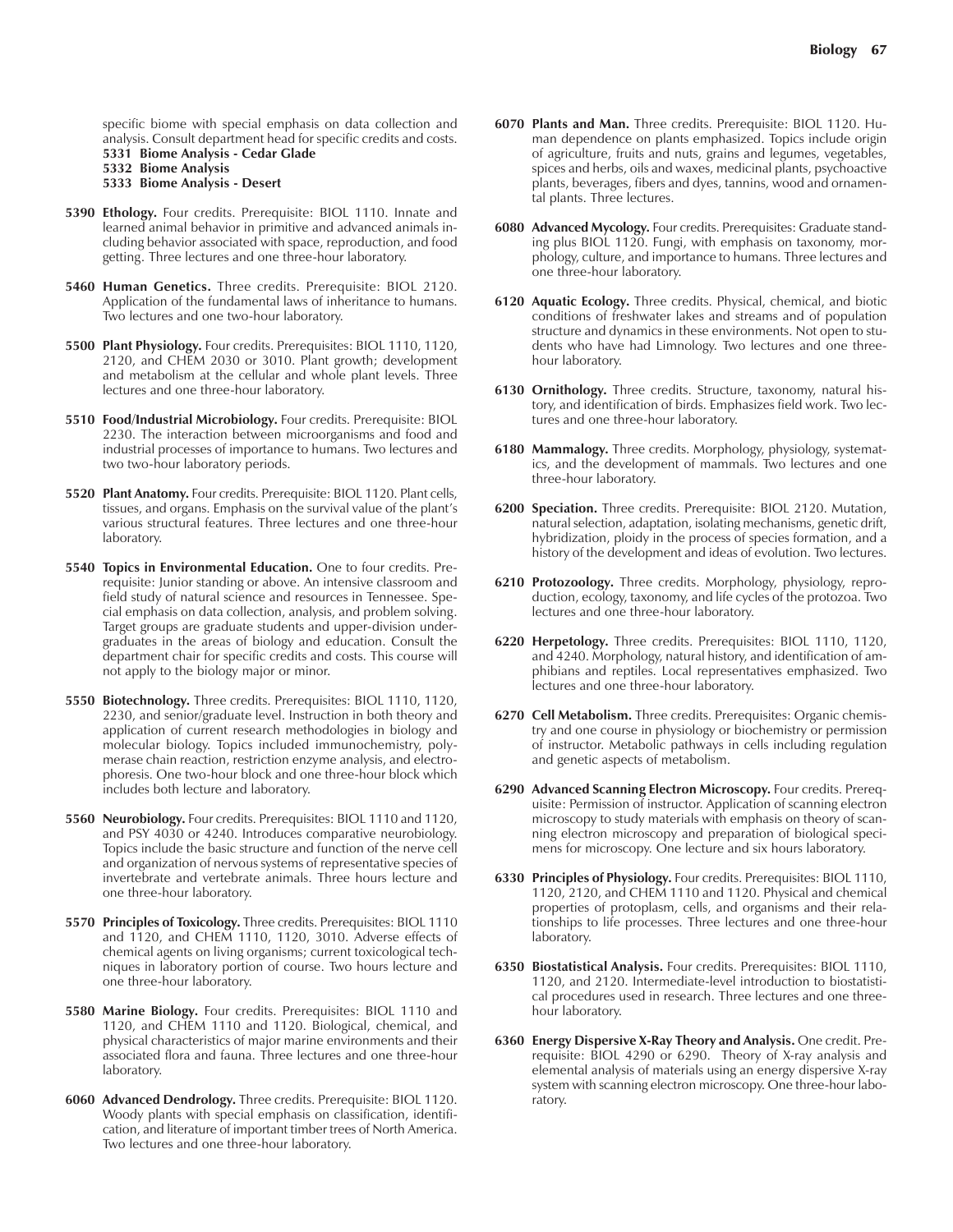- **6380 Experimental Immunology.** Four credits. Prerequisite: BIOL 2230. Mechanisms of immunity including the more recent developments in immunology. Three lectures and one two-hour laboratory.
- **6390 Advanced Cell and Molecular Biology.** Four credits. Prerequisites: BIOL 1110, 1120, 2120, 2230, and CHEM 3010 or 2030. Molecular biology of the cell with emphasis on current experimental techniques. Three lectures and one three-hour laboratory.
- **6400 Medicinal Plants.** Three credits. Prerequisite: BIOL 1120. Plants affecting human health, including poisonous, psychoactive, and remedial plants. Ethnobotanical and modern medicinal uses are treated. Three lectures.
- **6410 Advanced Transmitting Electron Microscopy.** Four credits. Prerequisite: Permission of instructor. Ultrastructure of the cell using basic and specialized techniques. One lecture and two threehour laboratory periods.



- **6430 Clinical and Pathogenic Microbiology.** Four credits. Prerequisite: BIOL 2230. Comprehensive coverage of the most recent discoveries and techniques used for the identification of pathogenic organisms and their relationships to disease processes. Two lectures and two two-hour laboratory periods.
- **6440 Advanced Virology.** Four credits. Prerequisites: BIOL 2230, and CHEM 1110 and 1120. Emphasizes the main virus families and their biochemical composition. Experimental approaches and techniques will be developed in order to identify and manipulate viruses. Two lectures and two two-hour laboratory periods.
- **6450 Advancements in Molecular Genetics.** Four credits. Prerequisites: BIOL 2120 and 2230, and CHEM 1110 and 1120. Recent advancements in microbial genetics and gene manipulation with emphasis on applications of molecular genetics, including gene regulation and recombinant DNA technology. Three lectures and three one-hour laboratory periods.
- **6460 Conservation Biology.** Four credits. Prerequisite: BIOL 4240 or 5240. Measuring biodiversity: species, ecosystem, and genetic diversity. Topics include conservation ethics, extinctions, habitat degradation, exotic species, and management of populations and ecosystems. Meets six hours per week for lecture and laboratory.
- **6500 Special Problems in Biology.** Four credits. Prerequisite: Permission of department. Plan, implement, and interpret a research problem in some area of biology. Available topics limited to areas of graduate faculty interest and expertise.
- **6590 Environmental Toxicology.** Four credits. Prerequisites: BIOL 1110 and 1120, and CHEM 1110, 1120, and 3010. Ecological effects of chemicals in the environment and techniques currently utilized to assess these effects. Current environmental assessment techniques, including biomonitoring, will be covered in the laboratory. Three hours lecture and one three-hour laboratory.
- **6620 Biological Research.** Three credits. Prerequisite: Permission of department. Selection of a research problem, review of pertinent literature, and execution of the research.
- **6630 Biological Literature.** Three credits. Literature sources, forms of literature, bibliographic methods, scientific writing. Two lectures.
- **6640 Thesis Research.** One to six credits. Prerequisites or corequisites: BIOL 6620 and permission of department. Completion of the research problem begun in BIOL 6620; preparation of the thesis. Once enrolled, student should register for at least one credit hour of master's research each semester until completion. Minimum of three credits required for M.S. degree. S/U grading.
- **6650/ 6660 Seminar.** One credit each. Discussion of recent advances and problems in biology. Individual problems for oral and written reports.
- **6700 Plant-Animal Interactions.** Three credits. Prerequisite: Graduate standing. Evolutionary and ecological perspectives on how plants attract and repel symbionts and how those symbionts influence plant fitness. Topics include angiosperm evolution, the coevolution of plants with pollinators, herbivores, mycorrhizae,